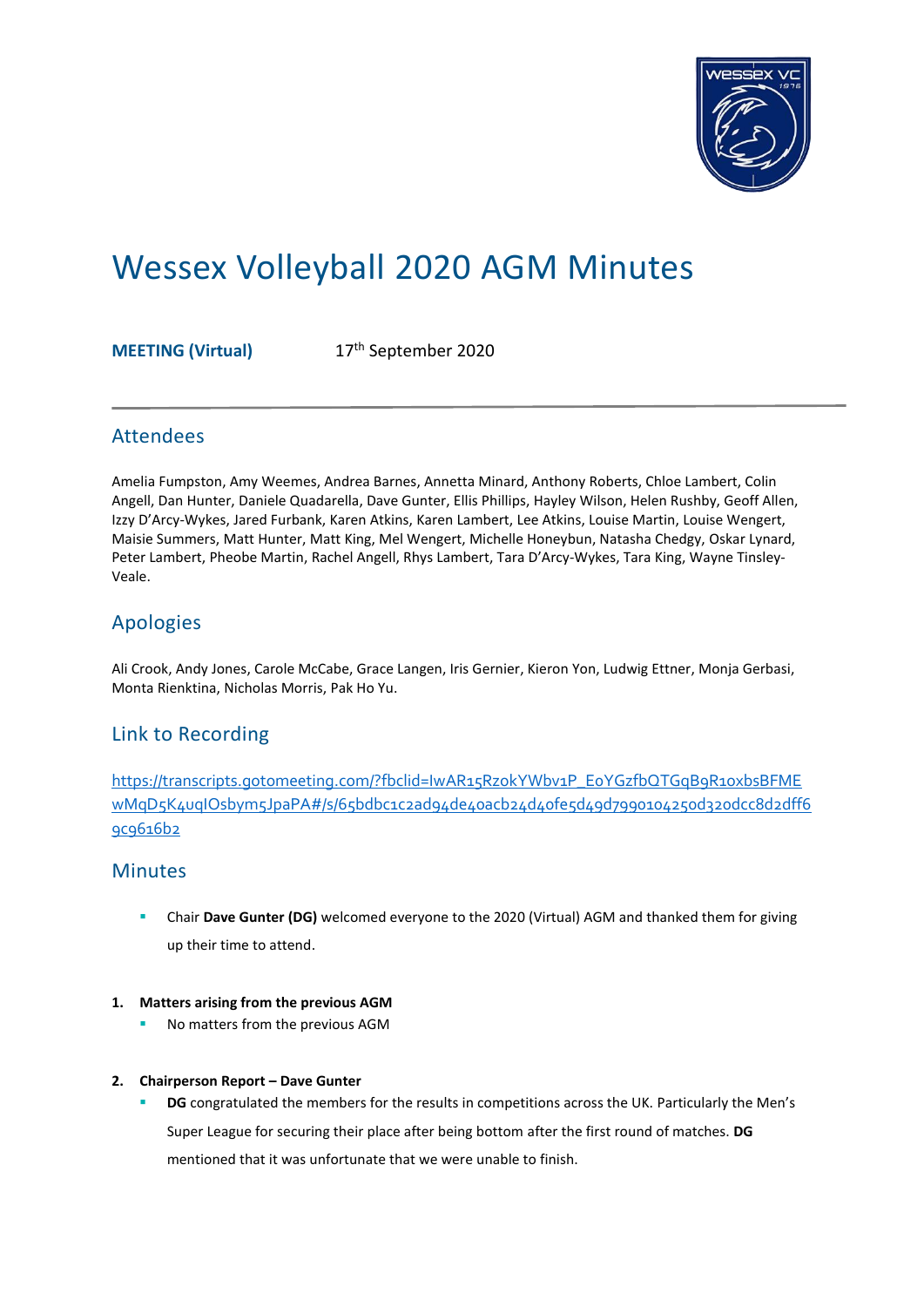- **DG** shared the current Club structure and thanked those involved for the big steps forward.
- **DG** highlighted the vacant positions and that it is important for the Club that people take on these roles in some capacity – no matter how big or small.
- The Club now has over 15 coaches lined up to help within the teams this season. **DG** passed his thanks to all of those for giving up their time for the squads.
- **DG** highlighted the progress that the Club has made after receiving feedback from the Club members. He continued with the priorities for the upcoming season and encouraged members to get involved.

#### **3. Treasurer Report – Peter Lambert**

- Peter Lambert (PL) thanked Lynn Allen for the support and detailed records she provided so he could take over the role of Club Treasurer.
- This season was intended to be the season of consolidation to review the Club's financial standing, where the sources of income would come and where the Club expenditure goes.
- After the season, reflecting on new knowledge PL said he was happy he understands the Club finances
- **PL** explained that we manage the Adults and Juniors accounts independently. **Peter** continued to walk through the main categories of income and expenditure for the adult and junior sections of the Club.
- **PL** confirmed the Club made an overall loss of £560 for the previous season and looking forward we need to be able to balance the books. This has been the reason for the increase in membership fees for 2020-21 season.

#### **4. Safeguarding & Welfare Officer Report – Michelle Honeybun**

- **Michelle Honeybun (MH)** thanked the coaches for the DBS checks and making it easier for her.
- MH shared the new coaches' registration system that is now on our website for coaches. When they sign up, they will provide all the VE registration, DBS numbers and safeguarding courses in a single place for the Club to collect, verify and provide reminders for renewal (where needed!).
- Ahead of the new season, there will be additional signage around training sessions to raise awareness of who the safeguarding officers are within the Club should any members need to talk to them.

#### **5. Secretary Report – Dan Hunter (acting Secretary)**

- Dan Hunter (DH) informed that Club membership had been consistent year on year and that we hope to increase this over the coming seasons in line with the Club development plan
- **DH** shared with the members that the Board had met over 10 times this year, formally and informally to discuss Club matters and move the Club forward while activities have been paused.
- **DH** highlighted the main focus of the year had been to reduce the workload on the existing volunteers by automating everything that we could and ensure our public presence was up to date (e.g. website as 'one-stop shop' in the Members' zone to give all the information about the Club).
- The Club is registered with Volleyball England for the coming season, which renewed the Club insurance through to July 2021.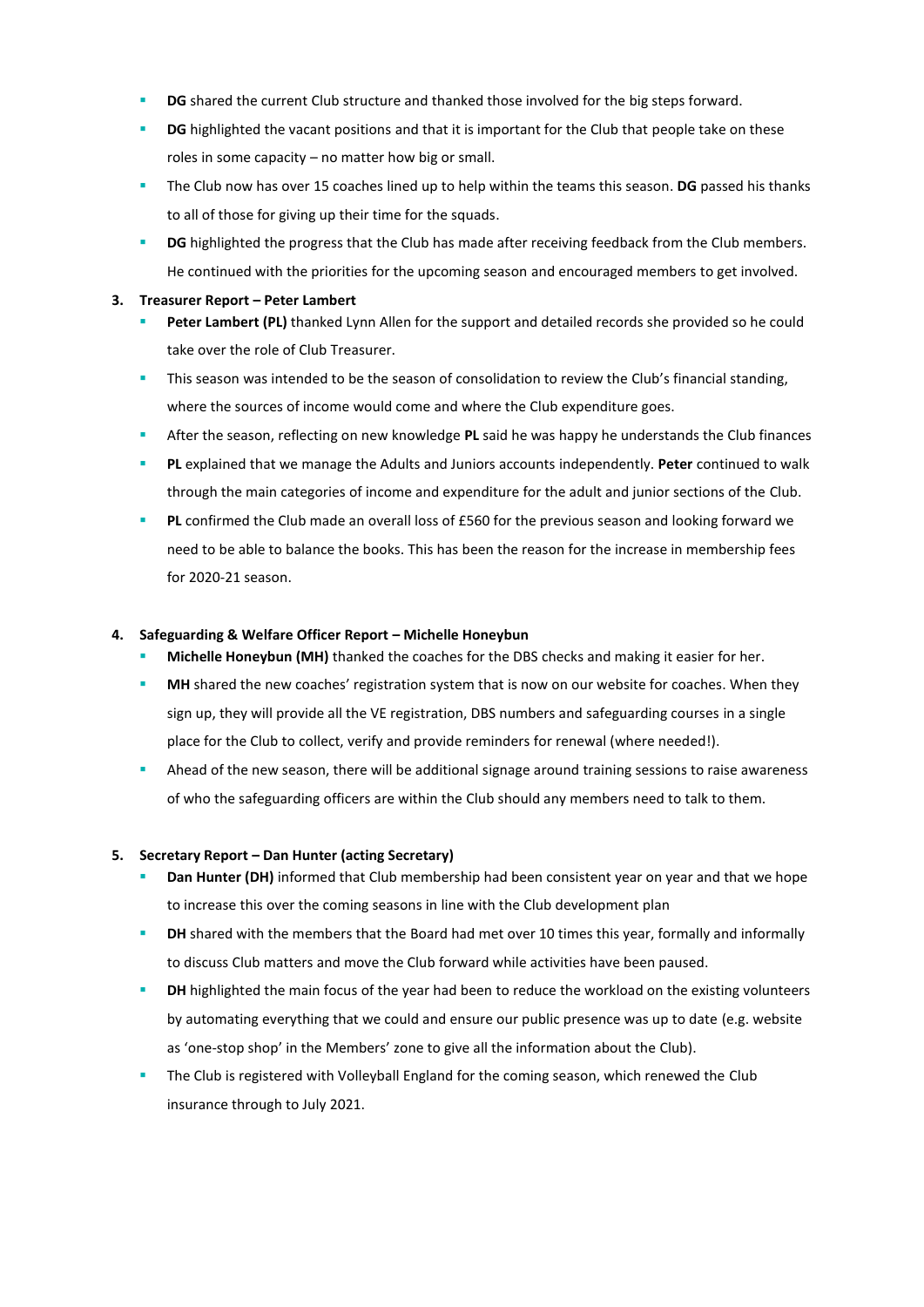**DH** highlighted to the members that the Club has a reduced training capacity for the coming season because some facilities are unavailable until January 2021. All members should look at the training schedule in the Club website to check for changes.

## **6. Junior Development Officer Report – Annetta Minard**

- Annetta Minard (AM) explained how the junior development and the Club development plan have merged into one since they are closely linked.
- **AM** shared the current report and feedback that has been tracked through the reviews and Club survey results. **AM** offered the Club members the opportunity to get involved and provide feedback to shape the report.
- AM summarised the report, shared the current action points that the Board are working on and encouraged members to view the full report on the website.

## **7. Co-opted Board Members Report – Anthony Roberts**

- Anthony Roberts (AR) summarised the work the co-opted members had been involved in over the season and how they have assisted the Board over the past year.
- **RR** thanked **Colin Angell (CA)** for the work on the Club survey and shared how it had shaped the development report and focus for the Board members.
- **AR** highlighted the next focus will be reviewing the policies and making sure that they are up to date and suitable for the Club.
- **RR** thanked Wayne Tinsley-Veale (WTV) for helping facilitate the local league organisation and emphasised that it is important that the Club continues to support the local league.

#### **8. Election of Officers to the Board**

#### **8.1. Chairperson**

- o **DH** nominated **Dave Gunter (DG)** for another term
- o No further nominations were received, **DG remains as Chairperson for a further 2 years (until 2022 AGM)**

#### **8.2. Treasurer**

- o **DH** nominated **Peter Lambert (PL)** for another term
- o No further nominations were received, **PL remains as Treasurer for a further 2 years (until 2022 AGM)**

#### **8.3. Vice Chairperson**

o Elected at the 2019 AGM, no election

#### **8.4. Safeguarding and Welfare Officer**

- o Elected at the 2019 AGM, no election
- **8.5. Junior Development Officer**
	- o Elected at the 2019 AGM, no election
- **8.6. Secretary**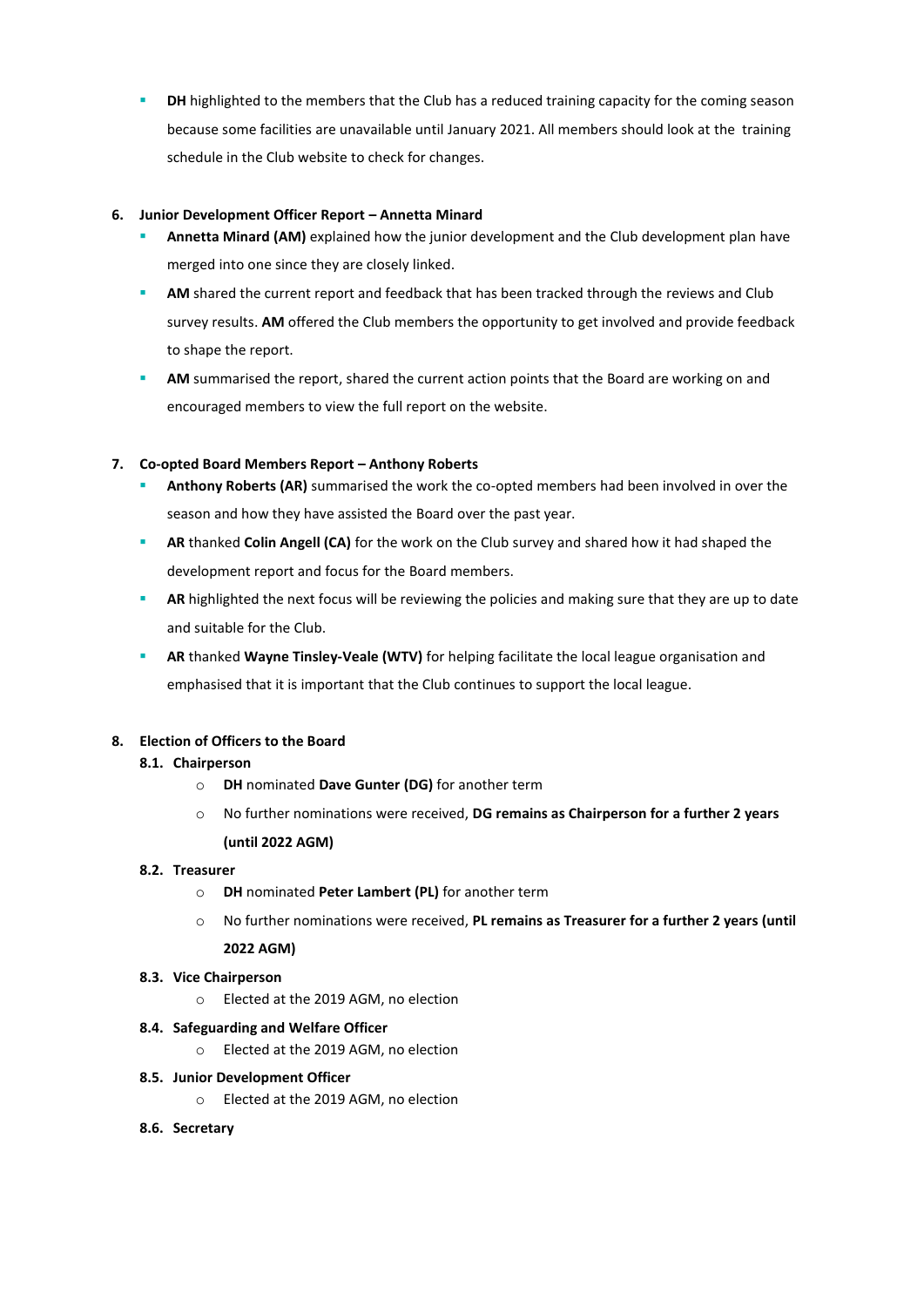o No nominations received, **DH** to continue in role but requested assistant from team managers and members of the volleyball club to step forward to reduce part of the responsibilities.

## **8.7. Co-opted Board Members**

- o Appointed at the 2019 AGM, no election
- Voting concluded for the 2020 AGM.

#### **9. Election for Club Management Positions**

## **9.1. Social & Events Secretary**

- o No nominations received; position remains vacant.
- o Natasha Chedgy, Jared Furbank, Karen Atkins, Lee Atkins and Andrea Barnes agreed to form a Social and Events Team to take on the responsibilities and share the workload for socials and events.

#### **9.2. Fundraising Officer**

- o **DH** nominated **Amy Weemes (AW),** praising her efforts as part of the rebrand and encouraging her to shape this role into something positive for the Club.
- o **DG** thanked **AW** on behalf of the Club for taking on the role.

## **9.3. Marketing Officer**

- o No nominations received; position remains vacant.
- **Elections concluded for the 2020 AGM.**
- **DG** reminded all Club members no matter how big or small a job, it's better to have more people doing something in line with the Club ambitions than not doing anything at all or leaving it to just a few people.

#### **10. AOB**

▪ None

# Post AGM Club Meeting

# **1. Club Information for return to play**

- **•** The Club have full COVID guidelines and a risk assessment which are in line with VE's return to play plan for indoor volleyball. These are available for members on our website and incorporated into this year's membership sign up.
- **E** All members were made aware they must sign up as a club member 2 days before attending any session.